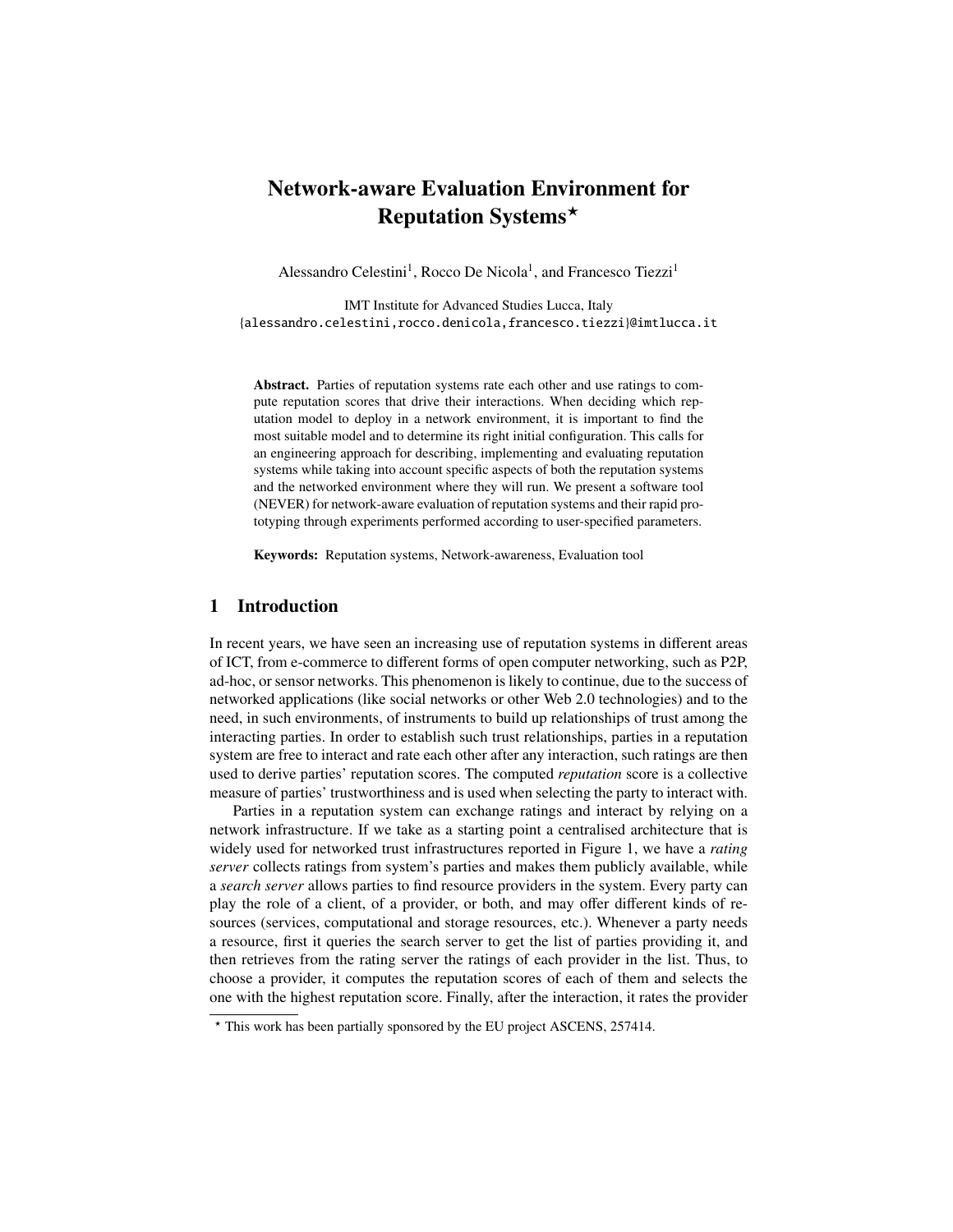according to the quality of the provided resource. On top of the general infrastructure just described, different kinds of reputation system can be layered, which mainly differ for the model they use to aggregate ratings when computing reputation scores.

Several models have been proposed and once a reputation system has to be deployed in a network environment, we might ask which reputation model is more suitable for the given environment and how the reputation system should be configured in order to meet the desired behaviour. This calls for an engineering approach for describing, implementing and evaluating reputation systems



Fig. 1: General infrastructure of a reputation system

while taking into account real-world implementation details of such systems and of the network environment where they have to be deployed.

In this paper, we address this issue by introducing NEVER a software tool for network-aware evaluation of reputation systems. On the one hand, we provide a framework for rapidly developing Java-based implementations of reputation system models and for easily configuring different networked execution environments on top of which the systems will run. On the other hand, we offer a tool that automatically performs experiments on the reputation system implementations according to user-specified parameters; this enables the study of their behaviour while executing on given network infrastructures. The main novelty of our approach, with respect to other proposals in the literature with a similar aim, is that we allow the evaluation of implemented reputation systems through experiments on real networks, rather than performing simulation of models of reputation systems that abstract from many details. In this way, given a specific network environment, we can study the system behaviour to find the configuration that better meets the system requirements by tuning its parameters (reputation model, response timeouts, resource quality evaluation, ratings aging, etc.). Moreover, the analysed systems could be then directly used in the corresponding end-user applications (we will come back on this point in Section 4).

*Summary of the rest of the paper.* Section 2 describes the architecture and functional principles of our tool NEVER. Section 3 provides a brief overview of the tool component dealing with networking aspects. Finally, Section 4 concludes the paper by also reviewing some of the related work and suggesting directions for future work.

Further details on theoretical and implementation aspects of the reputation models currently implemented in the tool, as well as reports on performed analyses, appear in the companion technical report [5], which can be found on the NEVER web site [1].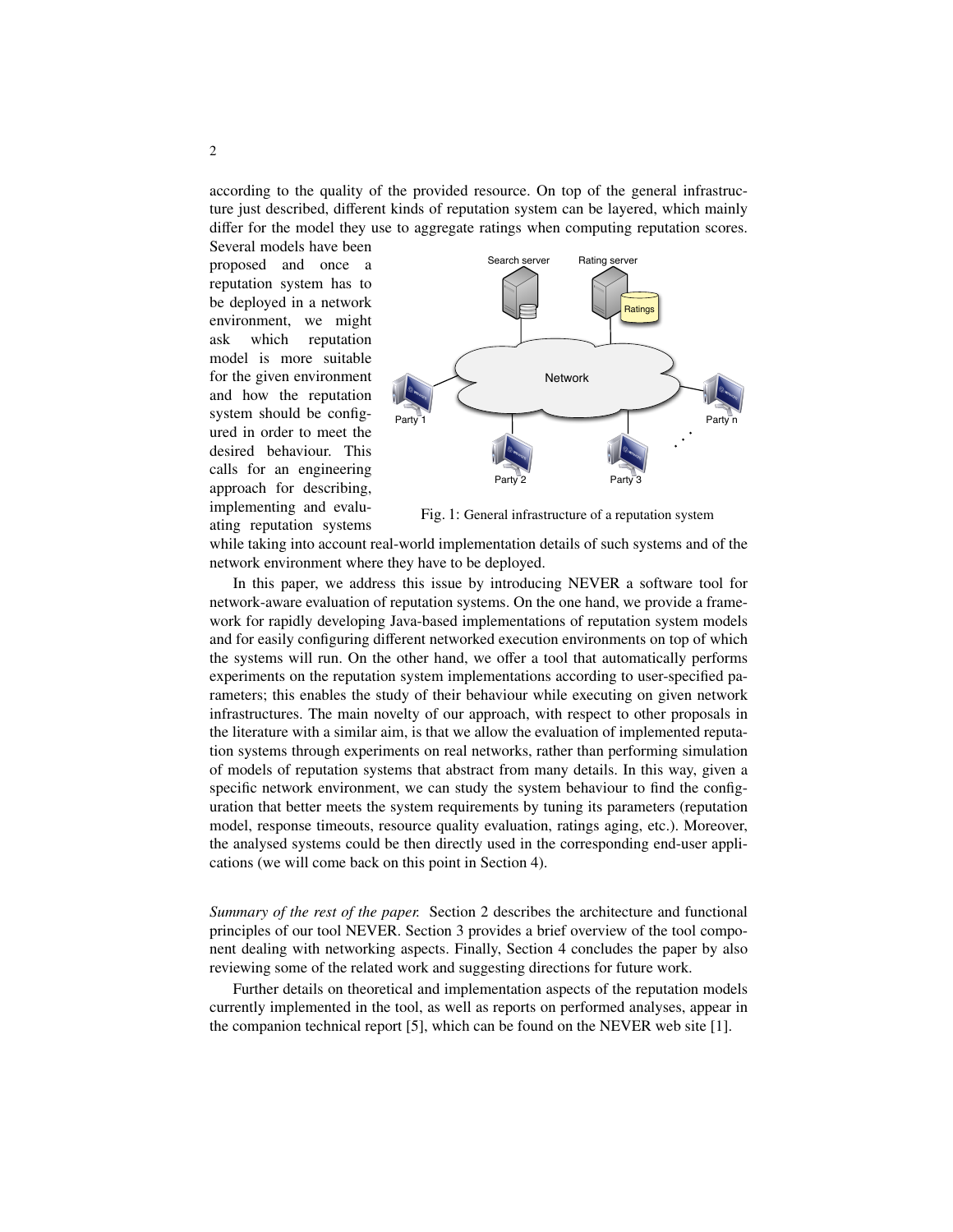### 2 The NEVER tool

In this section, we present the architecture and the workflow of NEVER (Networkaware EValuation Environment for Reputation systems), graphically depicted in Figure 2. The NEVER tool consists of three main components: (1) the experiment manager, (2) the network infrastructuring support, and (3) the reputation models library.

The *experiment manager* is the components playing the main role, because it is in charge of managing the execution of each experiment. An experiment consists of a userspecified number of runs, each run performed with the same configuration. The number of runs and their duration, together with other experiments characteristics, are defined by users through configuration parameters.

The *network infrastructuring support* provides the libraries (i.e., classes and interfaces) required to create and set up a Klava *net* (see Section 3) implementing the general infrastructure graphically depicted in Figure 1. Each element of the infrastructure is a node hosted by a (possibly remote and/or virtual) machine. The NEVER tool takes as input the addresses of the hosting machines and automatically activates the nodes forming the wanted network infrastructure. We refer to Section 3 for further details on the network infrastructure library supporting our experiments.

The *reputation models library* acts as a framework allowing the user to define the trust and reputation models under evaluation. The library is a Java package containing a number of abstract classes and interfaces necessary to implement the models. In this way, the NEVER tool is customizable and extendible by the user. Specifically, a reputation model is defined by a class



Fig. 2: NEVER architecture and workflow

implementing the ReputationModel interface and, possibly, a class extending the abstract class Rating. The former class defines how reputation scores are computed, which rating values are used by the system and how parties in the system evaluate interactions. The latter class defines the kind of rating values and how to manage them. Thus, the addition of new reputation models to NEVER can be achieved by implementing ReputationModel and, if necessary, by extending Rating.

We describe now the NEVER workflow, by lingering on the main features of the experiment manager component. The tool takes as input a set of *configuration parameters*, written in a *.properties* file as pairs of the form *key* = *value*. Such parameters are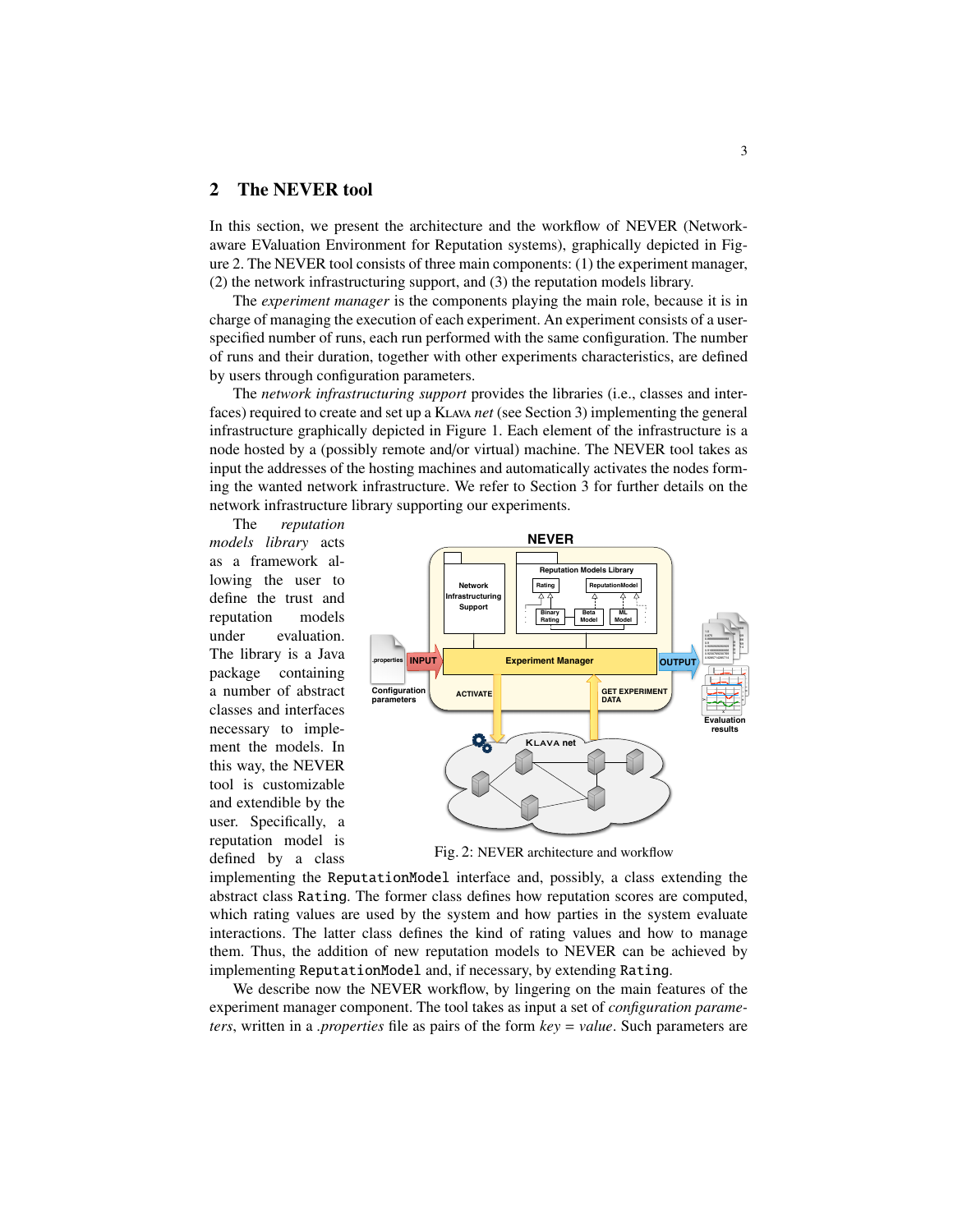used by the experiment manager to instantiate and carry out an experiment. First, the manager creates the network on top of which will be run the experiment. A node is created for each of the two servers and for each party in the system. Once the network is set up, the reputation system (configured according to user's parameters) is deployed on the network and the experiment starts, i.e. network components are enabled and system parties interact and rate each other. During the activity of the network, data about interactions are stored in appropriate files for a later analysis. Experiment runs are repeated in order to reach the desired precision; thus, the manager starts and stops runs till the last run is accomplished. Afterwards, data are analysed and provided as output, both in form of textual files and charts.

We conclude this section by commenting on the relevant configuration parameters. Through such parameters it is possible to specify the number of parties in the system and the addresses of the machines where parties have to run. For each party, a new Klava node is automatically created and deployed in the associated hosting machine. The tool also supports a 'local only' modality, where all Klava nodes are deployed in the same machine running the tool. Such modality can be useful to compare reputation systems in presence or absence of networking aspects affecting the evaluation.

A specific configuration parameter is used to set the main reputation model, which is used during the experiment to drive the interactions among parties. In fact, when a party is looking for a provider of a specific resource, it computes the providers' reputations and selects for the interaction the most trusted one, i.e. the party (or one of the parties) with the highest reputation value. Besides the main model, it is possible to give a list of trust and reputation models to be compared during the experiment: each party's reputation is computed according to all models specified in such list. Values of party's reputation are returned for each run and, at the end of the experiment, as a mean value over all runs. Moreover, the user can require to randomly select the providers, by thus ignoring the choice of the providers based on the main reputation model. Such modality is indeed often used in our experiments, because it gives the opportunity of evaluating models performances by comparing party reputations on the basis of approximately the same amount of ratings for each party.

A group of configuration parameters regulates parties' behaviour. The user specifies a set of possible party's behaviours and the percentage of parties with each given behaviour. Through such information, the experiment manager assigns a behaviour to each party. Moreover, it is possible to set parties' initial reputation by specifying the values and the number of their initial ratings. Such ratings determine the initial parties reputation computed by the system. In the default case, parties' behaviours are assumed to be fixed, but a changeable behaviour can be configured. In this case, the user sets when the variation has to happen and the magnitude of the variation. Currently, the variation implemented is negative, i.e. party's behaviour gets worse after variation. Several studies (see, e.g., [11, 16, 19]) use similar approaches for the evaluation of reputation models.

Finally, the configuration parameters allow the user to set two threshold values: the maximum delay and the maximum waiting time. The first parameter sets the maximum delay after which a resource is considered unsatisfactory, i.e. once the party receives the resource it checks if the arrival time exceeds the maximum delay and, in such a case, a negative rating is given to the provider no matter the quality of the resource. The second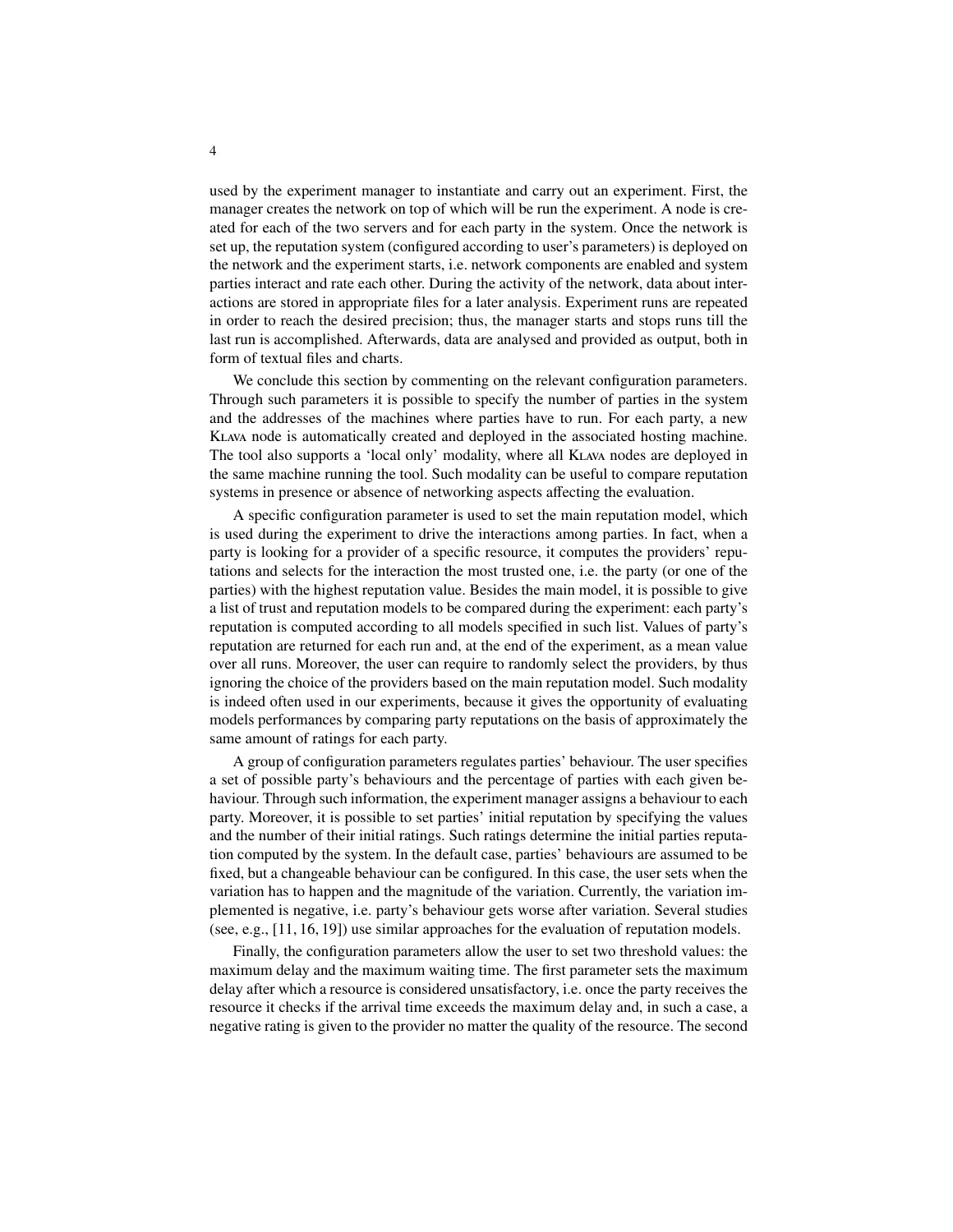parameter sets the maximum time that a party will wait for a resource; expired this time a new provider is selected by the party and no rating value is given. In this way, a party will not wait indefinitely for a resource.

The NEVER tool is developed in Java, by exploiting freely available third-party libraries. Source and binary files of NEVER can be found at [1].

#### 3 Network infrastructuring support

The network infrastructuring support of NEVER provides an API that allows the experiment manager to create different networks underlying the reputation systems to evaluate. To this aim, this tool component exploits the Klava library. In this section, we briefly introduce Klava and present the functionalities of each package component.

KLAVA. The Java library KLAVA [3] provides the run-time support for KLAIM actions within Java code. KLAIM [7] is a formal coordination language specifically designed for modelling mobile and distributed applications and their interactions, which run in a network environment. Klaim provides communication primitives enabling tuplebased interaction a la Linda [9], which decouples the communicating processes both in ` space and time. Exchanged data are sequences of values, i.e. *tuples*. Communication is achieved via distributed multisets of tuples, called *tuple-spaces*, where processes insert, read and withdraw tuples. The data retrieving mechanism uses associative patternmatching to find the required data in the tuple-space.

The network infrastructuring package. The network infrastructuring package specifies three different kinds of nodes that take part in the Klava net: a *rating server* node, a *search server* node and a *user* node. Each of these nodes implements a component of the infrastructure graphically depicted in Figure 1.

The rating server node serves as public database for collecting parties' ratings and executes the process RatingServerProcess. This process is in charge of collecting data produced by each experiment run.

The search server node assists parties while seeking a resource provider and executes the process SearchServerProcess. Such process waits for search requests sent by parties. Specifically, parties send requests to the server stating the type of the resource they want from the provider. Then, SearchServerProcess looks in the local tuple space for available providers offering such resource: for each provider matching the request, the process sends its address to the requesting party. The set of tuples sent to the party forms a list of provider addresses.

The user node implements a generic party; nodes of this kind interact to ask and provide resources and, after any interaction, rate each other. Two processes run on the user node<sup>1</sup>: the ProviderProcess and the ClientProcess. The former process implements the functionalities of a provider: when a new resource request coming from a client is received, the resource is selected and sent to the client. The resource selection consists of determining its quality according to the provider's behaviour; in fact, the actual provision of the resource is not relevant for our studies.

<sup>&</sup>lt;sup>1</sup> Depending on the processes running in its node, a party can play the role of a client, of a provider, or both. We consider here the latter case, which is the most general.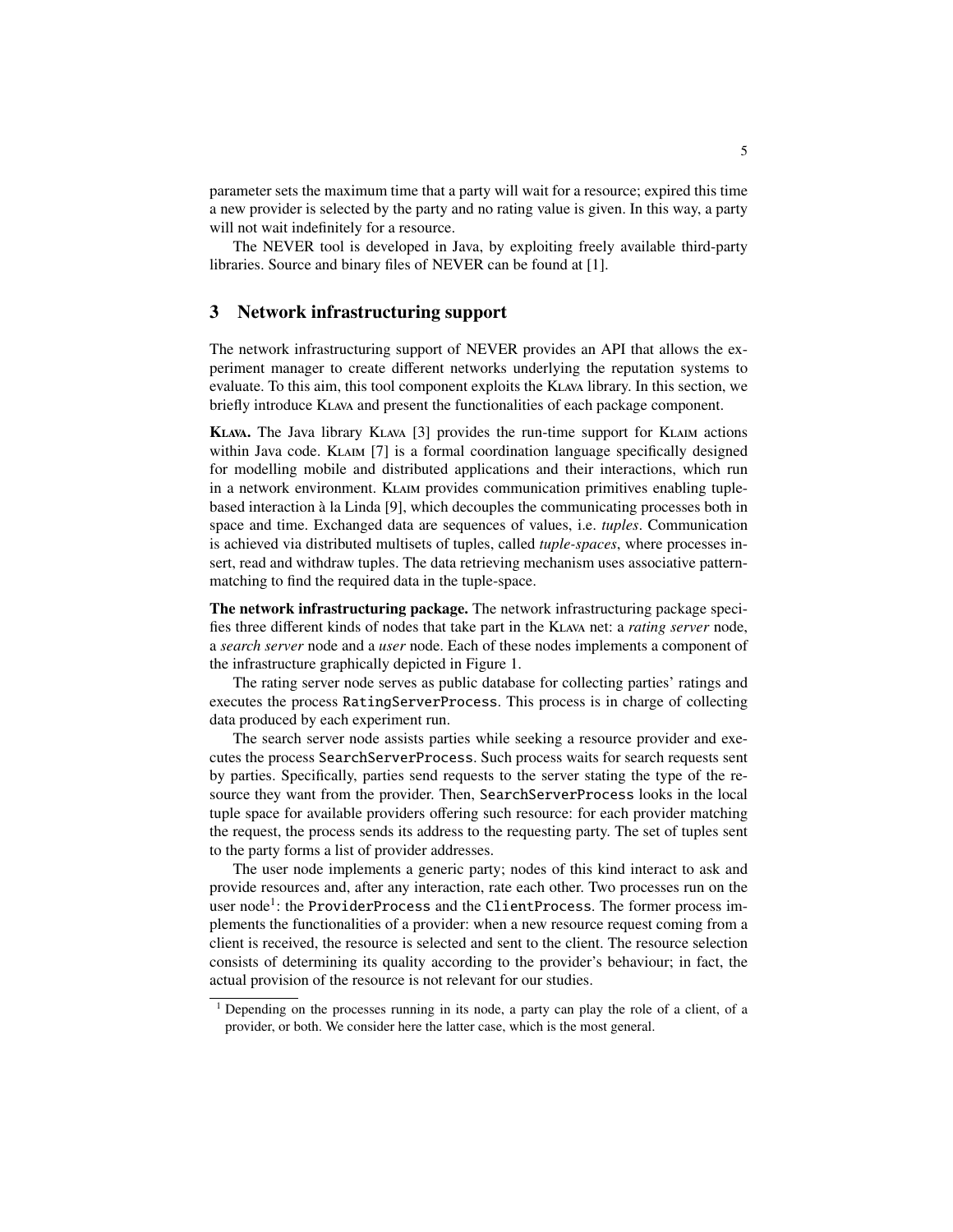The ClientProcess seeks providers for the resource it is looking for, and selects the most trusted one for the next interaction. Specifically, it determines the resource type it wants to request, asks the search server to find a provider for the given resource type and selects, among the providers returned by the search server, the most trusted one. Then, it checks if the reputation of such provider is higher than the minimum reputation value defined in the configuration file. If this check is positive, the process sends a request for the resource to the selected provider, otherwise it starts again the procedure from the beginning. Notably, the waiting time of a requested resource is bounded by a time-out specified in the configuration file. When the resource is received the process computes a rating value for the provider and sends it to the rating server.

#### 4 Concluding remarks

In this paper we briefly presented NEVER, a network-aware tool for evaluating trust and reputation systems. The design of NEVER is based on the KLAIM formal

specification of trust and reputation system presented in [6]. We used the Java library Klava for implementing the models specified in KLAIM. NEVER allows the rapid prototyping and testing of reputation system models in a real network environment, thus realizing a generic testbed for evaluating trust and reputation systems. We discussed the architecture of NEVER showing its logical structure.

In the companion technical report [5], we show how NEVER works by means of experimental



Fig. 3: Reputation trend of four parties

data obtained through the evaluation of some of the implemented models. As an example, Figure 3 reports a graph produced as output by NEVER showing the reputation trends of four parties with respect to the number of available ratings for each of them.

Related work. Among the many works in the literature whose goal is the evaluation and comparison of reputation systems, to the best of our knowledge, our contribution is the first effective tool allowing the evaluation in a real networked execution environment. Several works base their evaluation on a 'pen-and-paper' mathematical study of the models, without taking into account how they will be implemented and executed over distributed systems. For example, a formal framework for the comparison of probabilistic trust models, based on KL-divergence, is proposed in [18]. In this work KL-divergence is used as a measure of the quality of reputation functions. With the same purpose we exploit the notions of bayes and worst risk presented in [4]. NEVER computes empirical values of such risk functions for models set in the configuration file. Results of such computation are returned as output and are used for models evaluation.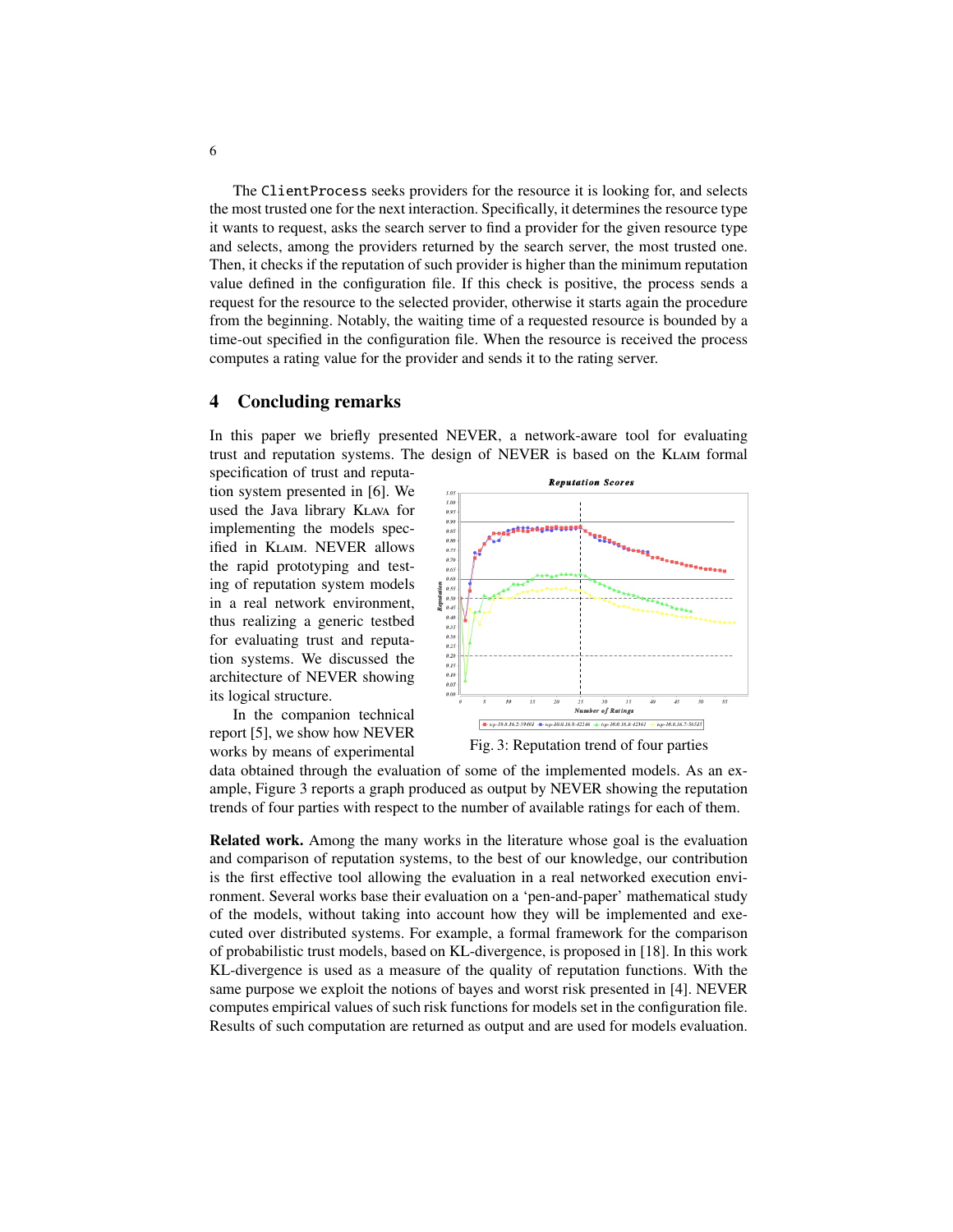Other works use simulation techniques for the evaluation of trust and reputation systems. For example in [14], a simulator implemented in Java is proposed as testbed (the ART testbed) enabling a competition forum for evaluating trust systems. In this case, no networking or other real world aspects are taken into account. Other examples of testbed are TREET [13] and the one proposed in [10]. The latter testbed is used for the evaluation of robustness of reputation systems. Specifically, this proposal focuses on robustness against unfair ratings, i.e. against parties that release scores that intentionally under-estimate interaction outcomes. The TREET testbed is proposed as an alternative to ART, which is considered not well-suited for general-purpose experimentation of reputation systems (it has, indeed, agents evaluation as its main purpose). Instead, TREET is specifically designed to support general-purpose experimentation and evaluation.

All these proposals are simulators or designs of testbeds that focus on marketplace applications. Our proposal, instead, does not fix a specific environment in which parties interact, but we use interactions as an abstraction of any parties relation. Moreover, we explicitly focus on probabilistic trust and reputation systems and on how they are evaluated. Our work aims at filling the gap between simulation and implementation of reputation systems, where networking aspects may play an important role when choosing and tuning trust and reputation systems. Indeed such aspects must be considered when implementing these systems. Specifically, problems such as how to rate parties when interactions are affected by network delays, or how to rate parties that are sporadically connected, have to be addressed. For this reason, reputation systems in NEVER are specified so that such problems can be taken into account by users when evaluating the systems. Indeed, they can be tuned on the basis of the features of the underlying network infrastructure exploited by NEVER for the execution.

Future work. We intend to continue our analysis programme by considering other reputation models proposed in the literature. Some of the models that we plan to consider in the near future are those surveyed in [17, 12].

Apart from considering richer reputation models, we intend to extend our investigation to reputation systems over network architectures that rely on distributed rating servers, rather than a single centralised one. Examples of such systems can be found in literature; where adaptations of trust models for decentralised architectures have been proposed. A reputation model adapted to ad-hoc networks for enhancing collaborations is proposed in [15]. For evaluating the relationships among devices in pervasive computing environments, a trust management scheme is introduced in [8], while [2] presents data structures and algorithms for assessing trust in a peer-to-peer environment. In particular, we intend to study how different underlying network architectures affects the performances of a given reputation system.

It is our intention to extend the tool to process real data from applications. The tool would be embedded in real applications and used to evaluate reputations systems in such environments. Applications could use reputation models in two different modalities: active or passive. In the active case, parties would compute reputation scores and use them to drive their interactions. In this modality the behaviour of an application would be modified by the deployed reputation system. In the passive case, the tool would collect rating values, compute reputation scores and just store them, without us